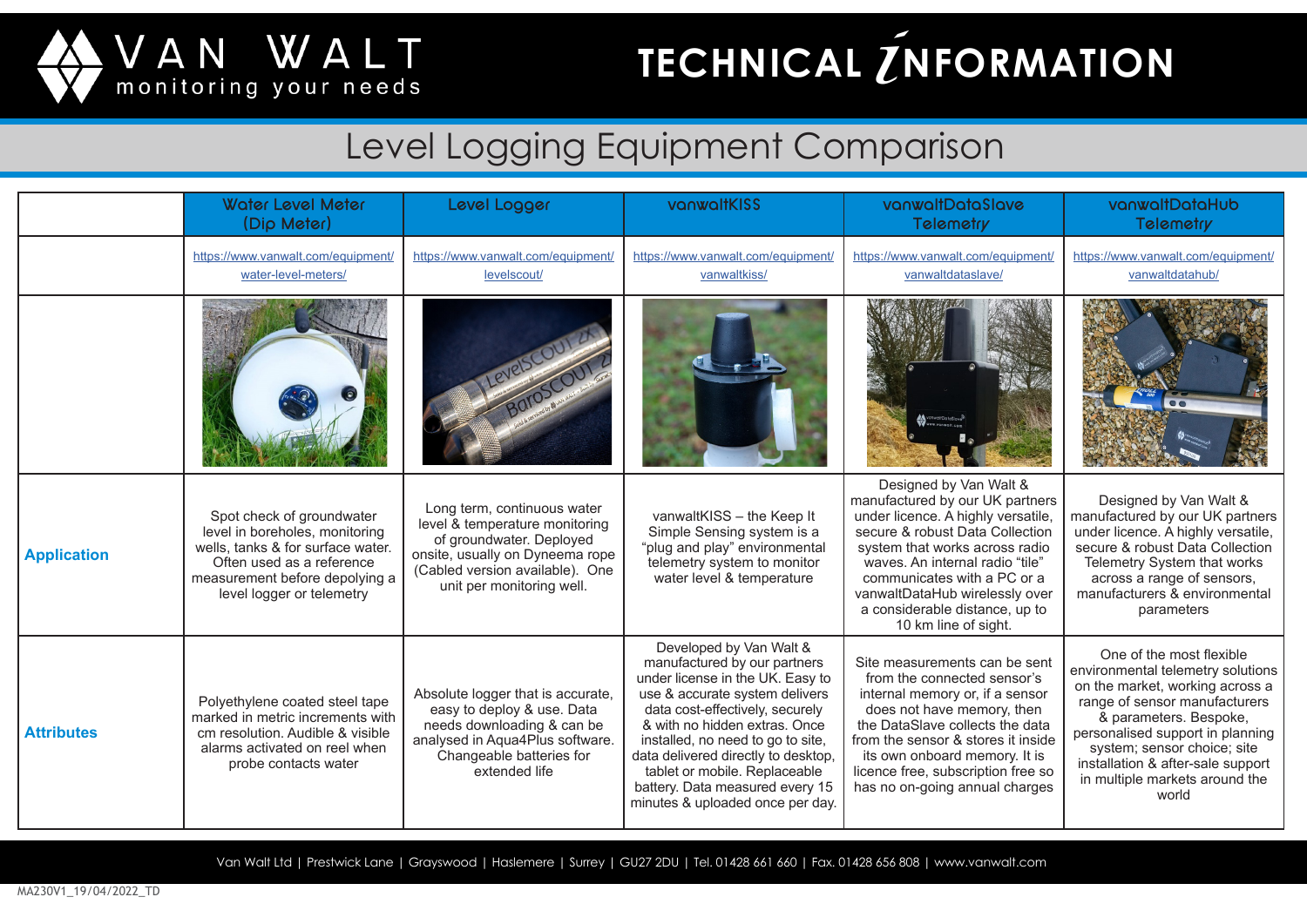

## **TECHNICAL** *I*NFORMATION

|                                         | <b>Water Level Meter</b><br>(Dip Meter)                                             | Level Logger                                                                                  | vanwaltKISS                                                                                                                                                                                  | vanwaltDataSlave<br>Telemetry                                                                                                                                                                                                                               | vanwaltDataHub Telemetry                                                                                                                                                                                                                                                                                                                            |
|-----------------------------------------|-------------------------------------------------------------------------------------|-----------------------------------------------------------------------------------------------|----------------------------------------------------------------------------------------------------------------------------------------------------------------------------------------------|-------------------------------------------------------------------------------------------------------------------------------------------------------------------------------------------------------------------------------------------------------------|-----------------------------------------------------------------------------------------------------------------------------------------------------------------------------------------------------------------------------------------------------------------------------------------------------------------------------------------------------|
| <b>Variations</b>                       | Available in 10m, 30m, 50m and<br>100m lengths. Longer to order                     | Available in 10m, 25m, 60m and<br>200m ranges. Titanium version<br>available                  | Standard Unit comes with 30 m<br>of cable, up to 50 m available<br>(cable can be shortened). CTD<br>version available for monitoring<br>Conductivity in addition to level<br>and temperature | Operates with multiple sen-<br>sors types & brands to measure<br>environmental, agricultural,<br>archaeological & meteorological<br>parameters. Different variations<br>are available depending on the<br>radio frequencies in the country<br>of deployment | Interfaces with numerous sensors<br>to measure environmental,<br>agricultural, archaeological &<br>meteorological parameters such<br>as Water Level; Water Quality;<br>pH; EC; Redox; Temperature;<br>DO; Rainfall; Hydrocarbons;<br>Water Flow & Soil Moisture<br>The system is open to new<br>sensors not on the list                             |
| <b>Dimensions</b>                       | Measuring probes:<br>Diameter - 15 mm / 12 mm<br>Length - 195 mm / 70 mm            | Length (cabled version) - 16.7 cm<br>Length (cableless version) - 12.9 cm<br>Diameter - 22 mm | Height - 170 mm (Height<br>decreases as well<br>diameter increases)<br>Diameter - 24.46 mm (at<br>narrowest point) to 88 mm<br>Bespoke, self-levelling design fits<br>1 inch well & larger   | 125 x 125 x 80 mm + Antenna                                                                                                                                                                                                                                 | 260 x 160 x 120 mm + Antenna                                                                                                                                                                                                                                                                                                                        |
| <b>Accuracy</b>                         | Polyethylene coated steel tape<br>marked in metric increments with<br>cm resolution | $\pm$ 0.05% FS (@ 20° C)<br>$\pm$ 0.10% FS (0 $^{\circ}$ C to 40 $^{\circ}$ C                 | Standard Unit: ± 0,1 %FS<br>CTD Unit: Pressure - 0.05 FS<br>Temperature - 0.1 °C<br>Conductivity - 2.5 % of the<br>selected measuring range<br>4 ranges: 0,2 / 2 / 20 / 200 mS/cm            | Sensor dependent                                                                                                                                                                                                                                            | Sensor dependent                                                                                                                                                                                                                                                                                                                                    |
| <b>Memory</b>                           | None                                                                                | 100,000 records                                                                               | 500,000 records                                                                                                                                                                              | Sensor dependent but typically<br>5 months of data from a single<br>sensor such as water level and<br>temperature                                                                                                                                           | Internal micro-SD card 16GByte<br>(expandable up to 128GByte) with<br>11GByte usable (3GB O/S, 0.5GB<br>boot partition 11GB for storage)<br>Second internal micro-SD card<br>16GByte (expandable up to<br>128GByte) for data redundancy<br>External rugged USB interface to<br>4GByte (expandable to 64GByte)<br>rugged USB key for data extraction |
| <b>Power Supply</b>                     | Long life replaceable battery                                                       | Long life replaceable battery                                                                 | Long life replaceable battery                                                                                                                                                                | Internal battery, Solar or External<br>Power Pack Source options                                                                                                                                                                                            | Battery, Booster Power Pack, Solar<br>& External Power Source options                                                                                                                                                                                                                                                                               |
| <b>Manufacturing</b><br><b>Material</b> | Stainless steel & electroplated<br>brass                                            | 316 stainless steel, acetal,<br>fluoropolymer, titanium available as<br>an option             | Powder coated stainless steel<br>304                                                                                                                                                         | Diecast Aluminium, nylon coated                                                                                                                                                                                                                             | Diecast Aluminium, nylon coated                                                                                                                                                                                                                                                                                                                     |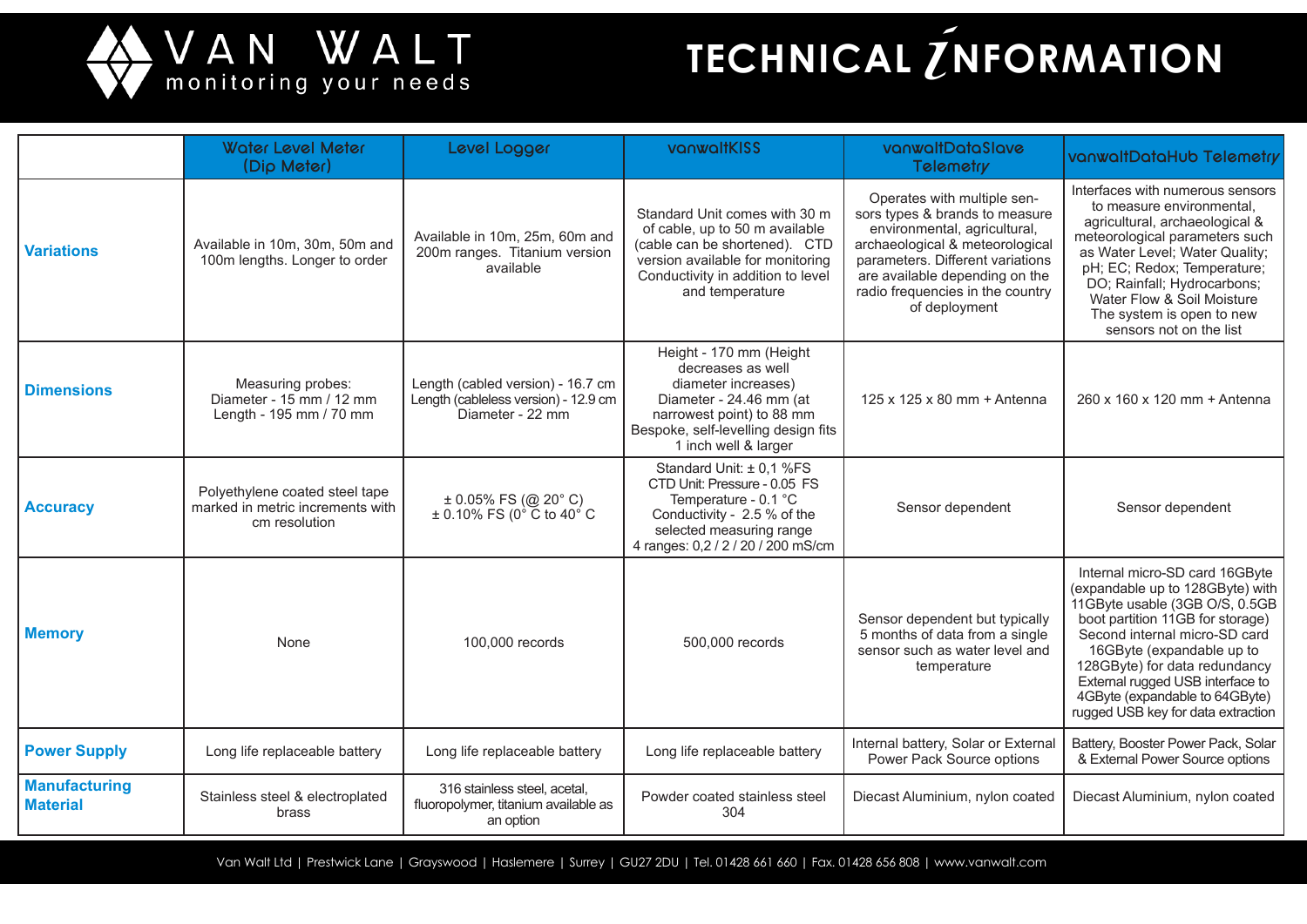

# **TECHNICAL** *L* **NFORMATION**

|                            | <b>Water Level Meter</b><br>(Dip Meter)                                                                                                                      | Level Logger                                                                                                                                                                                                                                                                                                                              | vanwaltKISS                                                                                                                                                                                                                                                                                                           | vanwaltDataSlave<br><b>Telemetry</b>                                                                                                                                                                                                                                                                                                                               | vanwaltDataHub<br><b>Telemetry</b>                                                                                                                                                                                                                                                                                                                                                                         |
|----------------------------|--------------------------------------------------------------------------------------------------------------------------------------------------------------|-------------------------------------------------------------------------------------------------------------------------------------------------------------------------------------------------------------------------------------------------------------------------------------------------------------------------------------------|-----------------------------------------------------------------------------------------------------------------------------------------------------------------------------------------------------------------------------------------------------------------------------------------------------------------------|--------------------------------------------------------------------------------------------------------------------------------------------------------------------------------------------------------------------------------------------------------------------------------------------------------------------------------------------------------------------|------------------------------------------------------------------------------------------------------------------------------------------------------------------------------------------------------------------------------------------------------------------------------------------------------------------------------------------------------------------------------------------------------------|
| <b>Versatility</b>         | Necessary equipment to monitor/<br>spot-check groundwater. Easy to<br>clean & reuseable                                                                      | Allows for regular water level<br>readings, usually every 15 mins<br>but can go down to one per<br>second. Data can be retrieved<br>from site by either withdrawing<br>the logger & downloading data<br>via a cabled read-out unit or<br>initially installing the logger as a<br>cabled version, with readout from<br>the top of the well | Entry level, cost-effective<br>telemetry system for water level<br>& temperature. Data direct to<br>your desktop, tablet or mobile<br>phone. No baro required.<br>Fits most wells. After 2 years:<br>re-commission & service unit;<br>replace battery; reactivate SIM;<br>verify sensor & re-issue 2-year<br>warranty | Ideal for difficult or restricted<br>access sites. Works as a<br>networked solution with the<br>vanwaltDataHub to reduce costs<br>as up to 30 vanwaltDataSlaves<br>can be daisy chained together<br>with an automatic, wireless<br>connection to a single<br>vanwaltDatahub. The system can<br>accept different inputs so works<br>with many sensor types & brands | State-of-the-art telemetry system<br>designed to work in locations and<br>areas where less sophisticated<br>systems will not operate. A<br>product of Van Walt's extensive<br>40+ year's of experience on site.<br>The system can take multi inputs,<br>works with many sensor types<br>& brands & supplies data via<br>our bespoke vanwaltCONNECT<br>software/cloud or directly to a<br>customer's server |
| <b>Ease of Deployment</b>  | Fast & easy to use. Robust<br>construction & light weight                                                                                                    | Easy deployment on Dyneema<br>rope or cable for top-of-well<br>access to data. Can be cleaned<br>& easily deployed on other sites                                                                                                                                                                                                         | Very easy to deploy. Bespoke<br>auto-centering design to IP68,<br>fits securely on top of a 1" or<br>larger well. Easy to clean &<br>re-deploy. Can be secured or<br>installed under a well cover                                                                                                                     | In it's simplest version this is<br>customer deployable. For more<br>complex networks Van Walt<br>offers an installation service                                                                                                                                                                                                                                   | In it's simplest version this is<br>customer deployable. For more<br>complex networks Van Walt<br>offers an installation service                                                                                                                                                                                                                                                                           |
| <b>Software</b>            | Not Applicable                                                                                                                                               | Aqua4Plus                                                                                                                                                                                                                                                                                                                                 | vanwaltCONNECT-Lite                                                                                                                                                                                                                                                                                                   | vanwaltCONNECT<br>or by RF link to laptop                                                                                                                                                                                                                                                                                                                          | vanwaltCONNECT                                                                                                                                                                                                                                                                                                                                                                                             |
| <b>Communication</b>       | Not Applicable                                                                                                                                               | <b>USB Read-out Unit</b>                                                                                                                                                                                                                                                                                                                  | POD SIM                                                                                                                                                                                                                                                                                                               | Radio Frequencies: 869.1 - 869.4 MHz;<br>869.4 - 869.65 MHz;<br>869.65 - 870.0 MHz;<br>$902 - 928$ MHz;<br>$902 - 928$ MHz                                                                                                                                                                                                                                         | POD SIM & Radio                                                                                                                                                                                                                                                                                                                                                                                            |
| <b>Accessories</b>         | Leader guard to protect tape<br>from sharp well edges. Bottom<br>sensor available for additional<br>sounding of drilling depth.<br>10mm probe, length 140 mm | BaroSCOUT, Dyneema Rope,<br>Readout Cable, Readout Unit                                                                                                                                                                                                                                                                                   | None                                                                                                                                                                                                                                                                                                                  | Battery Pack; Config Tool.<br>Installation Kit. Standard and<br>bespoke solutions are available<br>as required                                                                                                                                                                                                                                                     | Installation kit. Standard & bespoke<br>solutions are available as required                                                                                                                                                                                                                                                                                                                                |
| <b>Data Compensation</b>   | Not Applicable                                                                                                                                               | <b>BaroSCOUT</b>                                                                                                                                                                                                                                                                                                                          | Vented                                                                                                                                                                                                                                                                                                                | Solution dependent/configurable                                                                                                                                                                                                                                                                                                                                    | Solution dependent/configurable                                                                                                                                                                                                                                                                                                                                                                            |
| <b>Life Expectancy</b>     | 5+ years                                                                                                                                                     | Lasts a lifetime with replaceable<br>batteries                                                                                                                                                                                                                                                                                            | Lasts a lifetime with recommis-<br>sioning of unit, battery and SIM<br>every 2 years                                                                                                                                                                                                                                  | Typically 5-7 years                                                                                                                                                                                                                                                                                                                                                | Typically 5-7 years                                                                                                                                                                                                                                                                                                                                                                                        |
| <b>Options to purchase</b> | Short-term rental or Purchase                                                                                                                                | Short-term rental or Purchase                                                                                                                                                                                                                                                                                                             | Rental (min. 1 month) or Purchase                                                                                                                                                                                                                                                                                     | Purchase only                                                                                                                                                                                                                                                                                                                                                      | Purchase only                                                                                                                                                                                                                                                                                                                                                                                              |

Van Walt Ltd | Prestwick Lane | Grayswood | Haslemere | Surrey | GU27 2DU | Tel. 01428 661 660 | Fax. 01428 656 808 | www.vanwalt.com